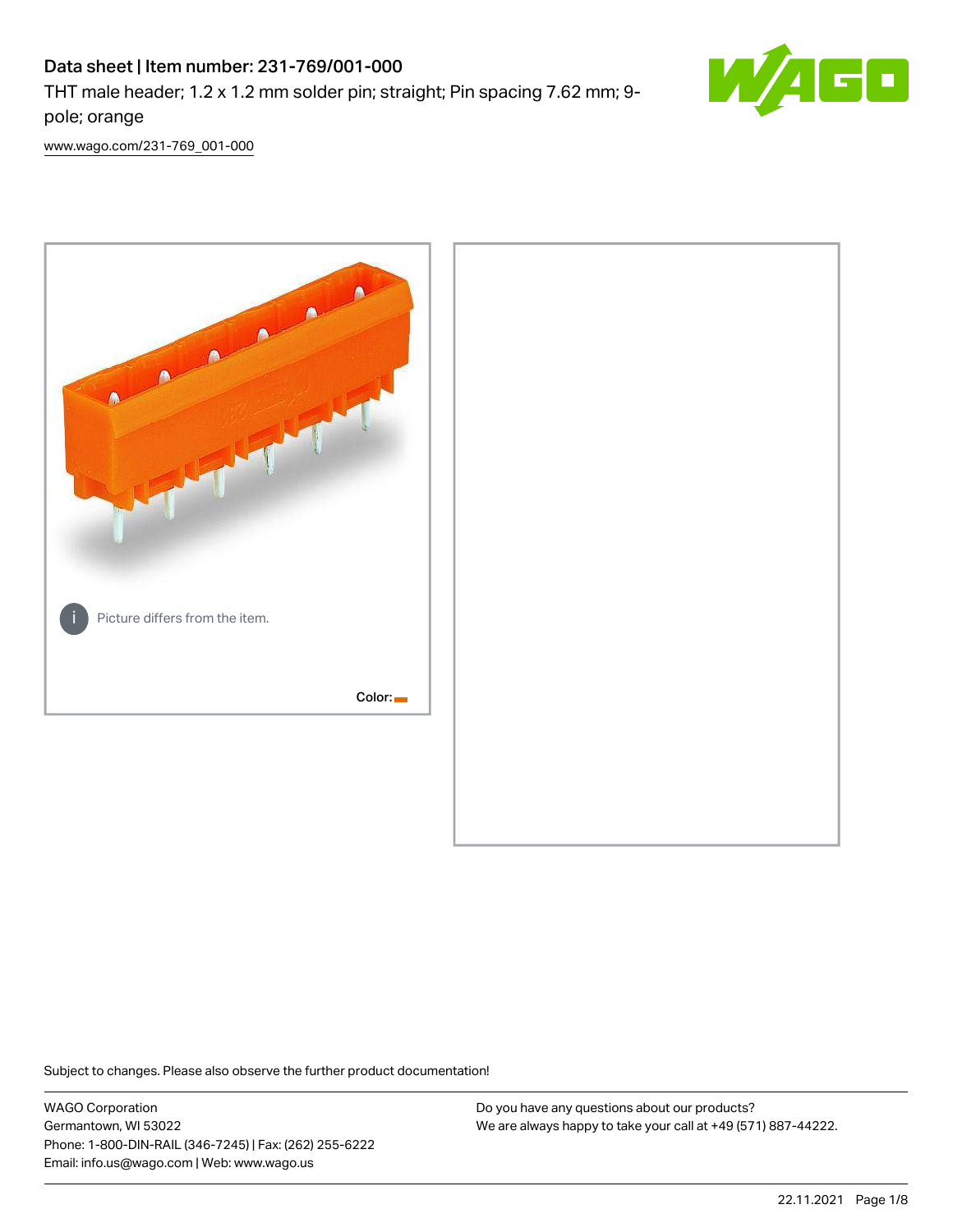

Dimensions in mm

 $L =$  (pole no.  $-1$ ) x pin spacing  $+8.2$  mm

#### Item description

- **Horizontal or vertical PCB mounting via straight or angled solder pins**
- 1.2 x 1.2 mm solder pins allow nominal current up to 16 A, enhancing stability of shorter headers
- $\blacksquare$ With coding fingers

# Data Notes

Safety information 1 The MCS – MULTI CONNECTION SYSTEM includes connectors

Subject to changes. Please also observe the further product documentation!  $\nu$ 

WAGO Corporation Germantown, WI 53022 Phone: 1-800-DIN-RAIL (346-7245) | Fax: (262) 255-6222 Email: info.us@wago.com | Web: www.wago.us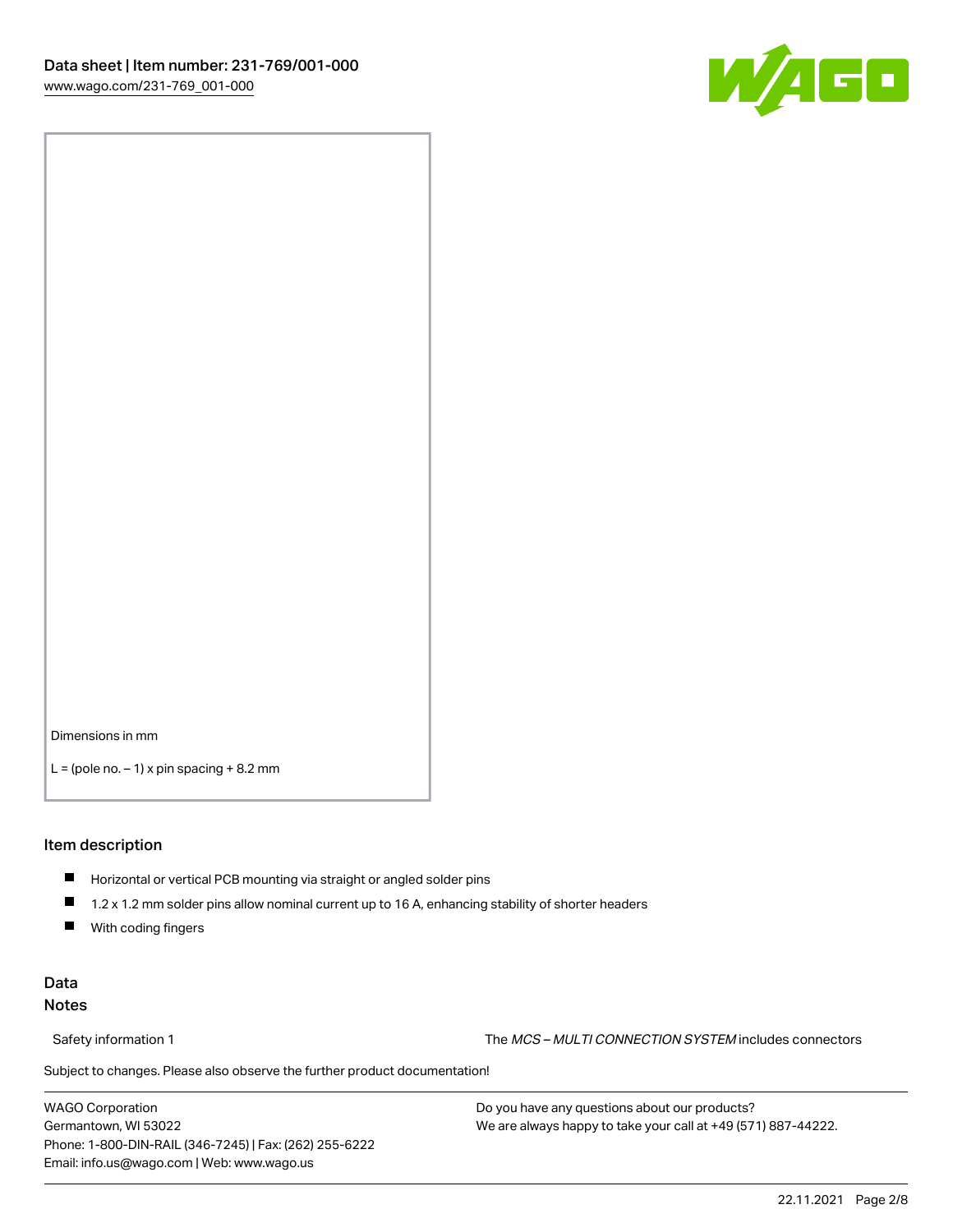

without breaking capacity in accordance with DIN EN 61984. When

|           | used as intended, these connectors must not be connected<br>/disconnected when live or under load. The circuit design should<br>ensure header pins, which can be touched, are not live when<br>unmated.                                                             |
|-----------|---------------------------------------------------------------------------------------------------------------------------------------------------------------------------------------------------------------------------------------------------------------------|
| Variants: | Other pole numbers<br>3.8 mm pin projection for male headers with straight solder pins<br>Gold-plated or partially gold-plated contact surfaces<br>Other versions (or variants) can be requested from WAGO Sales or<br>configured at https://configurator.wago.com/ |

# Electrical data

# IEC Approvals

| Ratings per                 | IEC/EN 60664-1                                                        |
|-----------------------------|-----------------------------------------------------------------------|
| Rated voltage (III / 3)     | 500 V                                                                 |
| Rated surge voltage (III/3) | 6kV                                                                   |
| Rated voltage (III/2)       | 630 V                                                                 |
| Rated surge voltage (III/2) | 6 <sub>kV</sub>                                                       |
| Nominal voltage (II/2)      | 1000V                                                                 |
| Rated surge voltage (II/2)  | 6 <sub>kV</sub>                                                       |
| Rated current               | 16A                                                                   |
| Legend (ratings)            | $(III / 2)$ $\triangle$ Overvoltage category III / Pollution degree 2 |

# UL Approvals

| Approvals per                  | UL 1059 |
|--------------------------------|---------|
| Rated voltage UL (Use Group B) | 300 V   |
| Rated current UL (Use Group B) | 15A     |
| Rated voltage UL (Use Group D) | 300 V   |
| Rated current UL (Use Group D) | 10A     |

# Ratings per UL

| Rated voltage UL 1977 | 600 V |
|-----------------------|-------|
| Rated current UL 1977 |       |

# CSA Approvals

| Approvals per                   | ~~    |
|---------------------------------|-------|
| Rated voltage CSA (Use Group B) | 3UU 1 |

Subject to changes. Please also observe the further product documentation!

| <b>WAGO Corporation</b>                                | Do you have any questions about our products?                 |
|--------------------------------------------------------|---------------------------------------------------------------|
| Germantown, WI 53022                                   | We are always happy to take your call at +49 (571) 887-44222. |
| Phone: 1-800-DIN-RAIL (346-7245)   Fax: (262) 255-6222 |                                                               |
| Email: info.us@wago.com   Web: www.wago.us             |                                                               |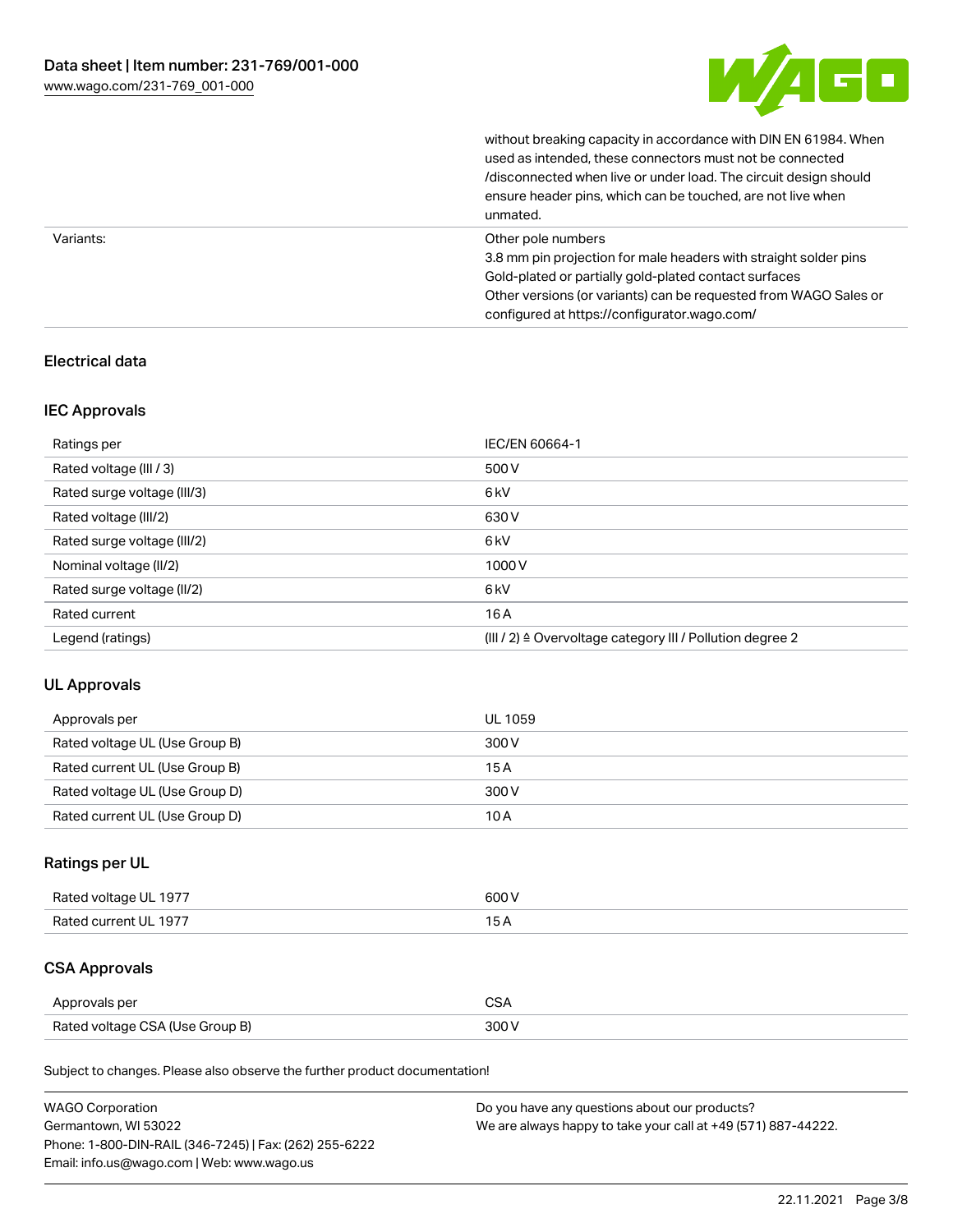[www.wago.com/231-769\\_001-000](http://www.wago.com/231-769_001-000)



| Rated current CSA (Use Group B) | 15 A  |
|---------------------------------|-------|
| Rated voltage CSA (Use Group D) | 300 V |
| Rated current CSA (Use Group D) | 10 A  |

#### Connection data

| Total number of potentials |  |
|----------------------------|--|
| Number of connection types |  |
| Number of levels           |  |

# Connection 1

| Number of poles |  |
|-----------------|--|
|                 |  |

# Physical data

| Pin spacing                          | 7.62 mm / 0.3 inch    |
|--------------------------------------|-----------------------|
| Width                                | 69.16 mm / 2.723 inch |
| Height                               | 17 mm / 0.669 inch    |
| Height from the surface              | 12 mm / 0.472 inch    |
| Depth                                | 8.4 mm / 0.331 inch   |
| Solder pin length                    | 5 <sub>mm</sub>       |
| Solder pin dimensions                | $1.2 \times 1.2$ mm   |
| Drilled hole diameter with tolerance | $17^{(+0.1)}$ mm      |

# Plug-in connection

| Contact type (pluggable connector) | Male connector/plug |
|------------------------------------|---------------------|
| Connector (connection type)        | for PCB             |
| Mismating protection               | No                  |
| Mating direction to the PCB        | 90°                 |
| Locking of plug-in connection      | Without             |

# PCB contact

| PCB Contact                         | THT                                      |
|-------------------------------------|------------------------------------------|
| Solder pin arrangement              | over the entire male connector (in-line) |
| Number of solder pins per potential |                                          |

Subject to changes. Please also observe the further product documentation!

WAGO Corporation Germantown, WI 53022 Phone: 1-800-DIN-RAIL (346-7245) | Fax: (262) 255-6222 Email: info.us@wago.com | Web: www.wago.us Do you have any questions about our products? We are always happy to take your call at +49 (571) 887-44222.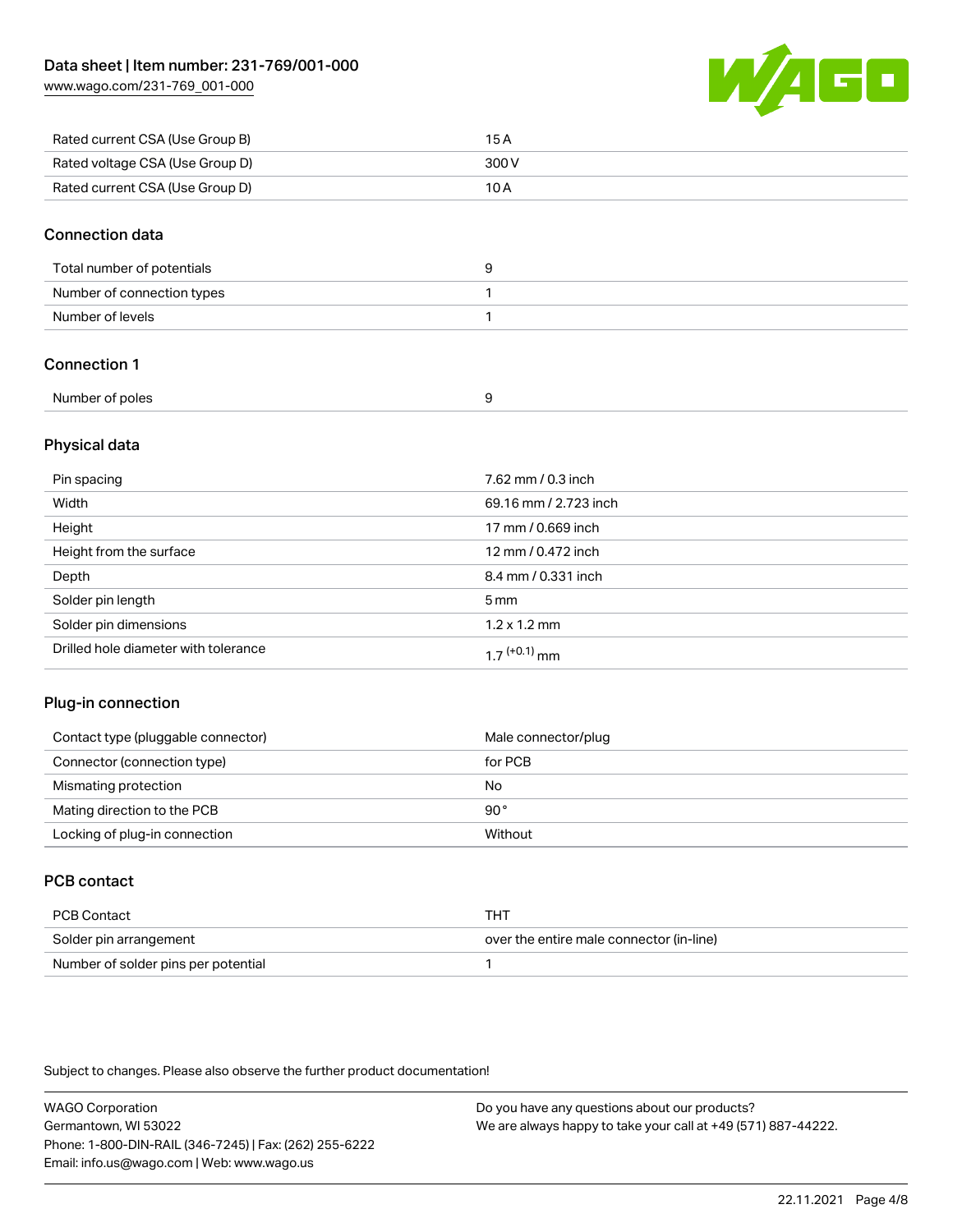

#### Material data

| orange                                 |
|----------------------------------------|
|                                        |
| Polyamide (PA66)                       |
| V <sub>0</sub>                         |
| Electrolytic copper (E <sub>Cu</sub> ) |
| tin-plated                             |
| 0.071 MJ                               |
| 4.1 <sub>g</sub>                       |
|                                        |

# Environmental requirements

| Limit temperature range | . +100 °C<br>-60 |
|-------------------------|------------------|
|-------------------------|------------------|

# Commercial data

| Product Group         | 3 (Multi Conn. System) |
|-----------------------|------------------------|
| PU (SPU)              | 50 Stück               |
| Packaging type        | box                    |
| Country of origin     | PL                     |
| <b>GTIN</b>           | 4044918931922          |
| Customs tariff number | 8536694040             |

#### Approvals / Certificates

#### Country specific Approvals

| Logo | Approval                               | <b>Additional Approval Text</b> | Certificate<br>name |
|------|----------------------------------------|---------------------------------|---------------------|
|      | CВ<br><b>DEKRA Certification B.V.</b>  | IEC 61984                       | NL-39756            |
|      | <b>CSA</b><br>DEKRA Certification B.V. | C <sub>22.2</sub>               | 1466354             |

#### Ship Approvals

|      |                             |                          | Certificate |
|------|-----------------------------|--------------------------|-------------|
| Logo | Approval                    | Additional Approval Text | name        |
|      | <b>ABS</b>                  |                          | 19-         |
|      | American Bureau of Shipping |                          | HG1869876-  |

Subject to changes. Please also observe the further product documentation!

| <b>WAGO Corporation</b>                                | Do you have any questions about our products?                 |
|--------------------------------------------------------|---------------------------------------------------------------|
| Germantown, WI 53022                                   | We are always happy to take your call at +49 (571) 887-44222. |
| Phone: 1-800-DIN-RAIL (346-7245)   Fax: (262) 255-6222 |                                                               |
| Email: info.us@wago.com   Web: www.wago.us             |                                                               |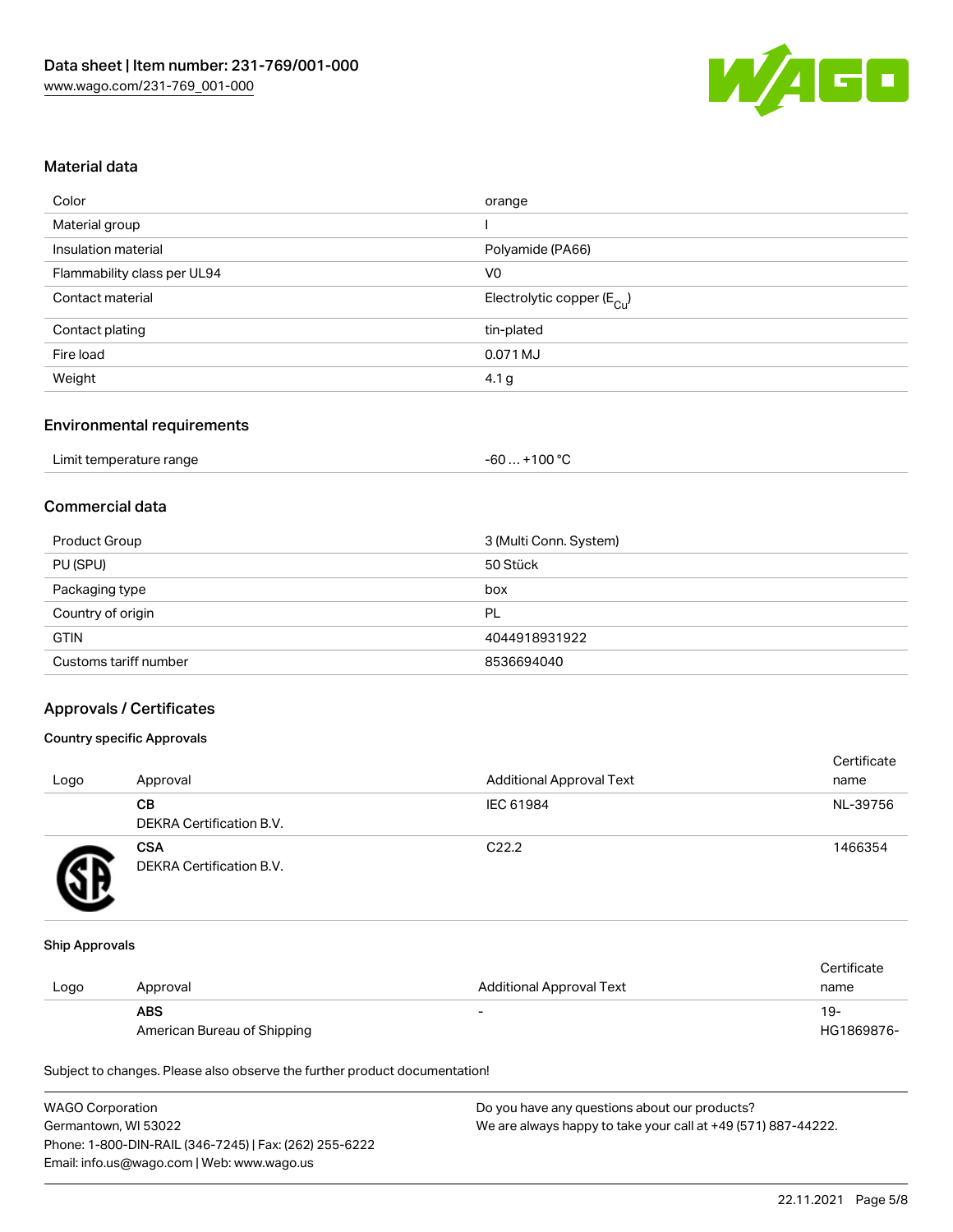

PDA

BV



BV

Bureau Veritas S.A.

IEC 60998 11915/D0

# UL-Approvals

| Logo                       | Approval                                    | <b>Additional Approval Text</b> | Certificate<br>name |
|----------------------------|---------------------------------------------|---------------------------------|---------------------|
| 8                          | UR<br>Underwriters Laboratories Inc.        | <b>UL 1977</b>                  | E45171              |
| $\boldsymbol{\mathcal{A}}$ | <b>UR</b><br>Underwriters Laboratories Inc. | <b>UL 1059</b>                  | E45172              |

# **Counterpart**



#### Item no.231-709/026-000 1-conductor female connector; CAGE CLAMP®; 2.5 mm²; Pin spacing 7.62 mm; 9-pole; 2,50 mm²; orange [www.wago.com/231-709/026-](https://www.wago.com/231-709/026-000) [000](https://www.wago.com/231-709/026-000)

#### Optional accessories

| Coding                        |                                                                            |                                                               |     |                      |  |
|-------------------------------|----------------------------------------------------------------------------|---------------------------------------------------------------|-----|----------------------|--|
| Intermediate plate            |                                                                            |                                                               |     |                      |  |
|                               | Item no.: 231-500                                                          |                                                               |     |                      |  |
|                               | Spacer; for formation of groups; light gray                                |                                                               |     | www.wago.com/231-500 |  |
| Coding                        |                                                                            |                                                               |     |                      |  |
|                               | Item no.: 231-130                                                          |                                                               |     |                      |  |
|                               | Coding key; snap-on type; light gray                                       |                                                               |     | www.wago.com/231-130 |  |
|                               |                                                                            |                                                               |     |                      |  |
| <b>Downloads</b>              |                                                                            |                                                               |     |                      |  |
| <b>Documentation</b>          |                                                                            |                                                               |     |                      |  |
| <b>Additional Information</b> |                                                                            |                                                               |     |                      |  |
| Technical explanations        |                                                                            | 2019 Apr 3                                                    | pdf | Download             |  |
|                               | Subject to changes. Please also observe the further product documentation! |                                                               |     |                      |  |
| <b>WAGO Corporation</b>       |                                                                            | Do you have any questions about our products?                 |     |                      |  |
| Germantown, WI 53022          |                                                                            | We are always happy to take your call at +49 (571) 887-44222. |     |                      |  |
|                               | Phone: 1-800-DIN-RAIL (346-7245)   Fax: (262) 255-6222                     |                                                               |     |                      |  |
|                               | Email: info.us@wago.com   Web: www.wago.us                                 |                                                               |     |                      |  |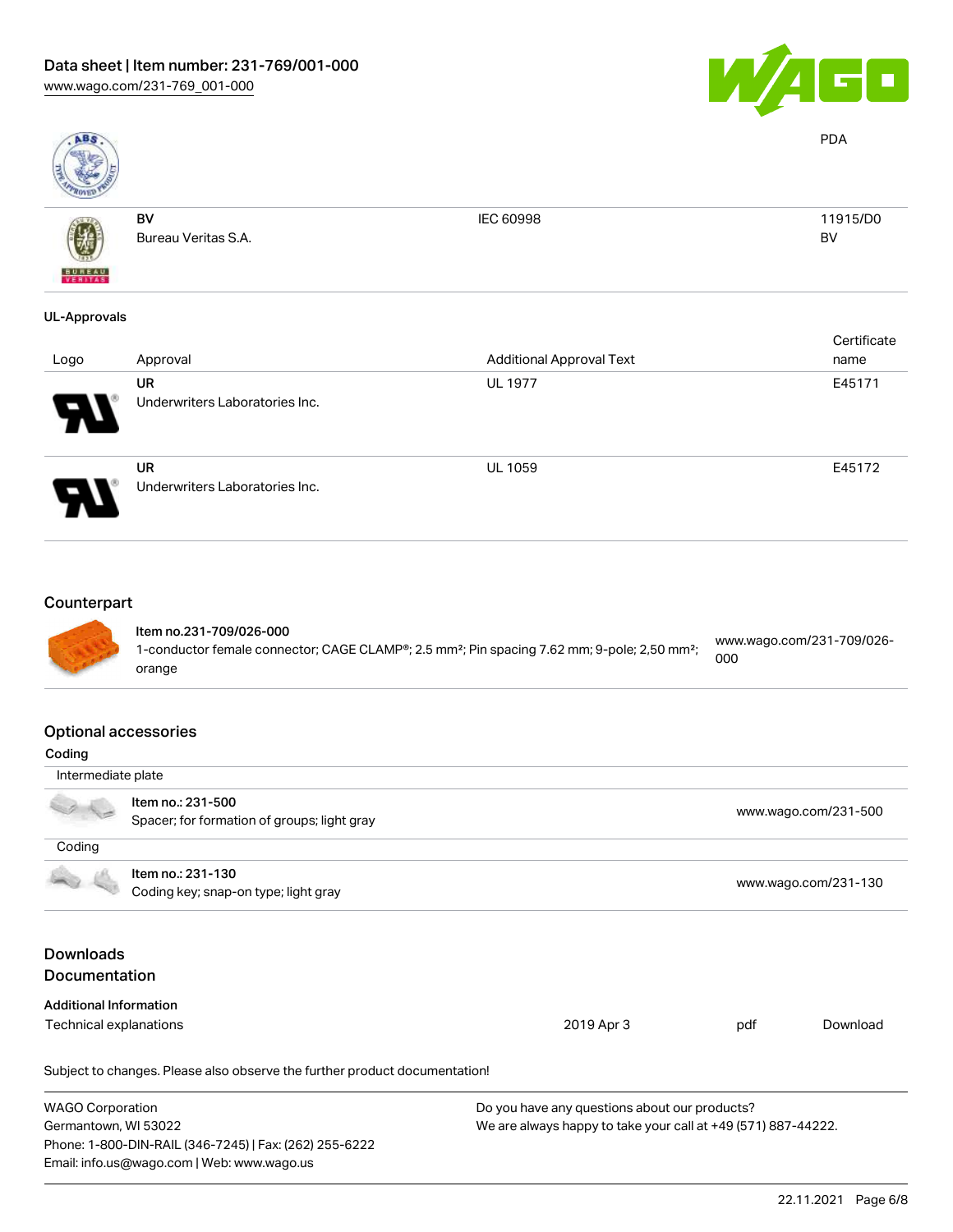

2.0 MB

| <b>CAD files</b>                                                                                                                                                                                               |            |          |
|----------------------------------------------------------------------------------------------------------------------------------------------------------------------------------------------------------------|------------|----------|
| CAD data                                                                                                                                                                                                       |            |          |
| 2D/3D Models 231-769/001-000                                                                                                                                                                                   | <b>URL</b> | Download |
| <b>CAE</b> data                                                                                                                                                                                                |            |          |
| EPLAN Data Portal 231-769/001-000                                                                                                                                                                              | <b>URL</b> | Download |
| ZUKEN Portal 231-769/001-000                                                                                                                                                                                   | URL        | Download |
| EPLAN Data Portal 231-769/001-000                                                                                                                                                                              | <b>URL</b> | Download |
| PCB Design                                                                                                                                                                                                     |            |          |
| Symbol and Footprint 231-769/001-000<br>CAx data for your PCB design, consisting of "schematic symbols and PCB footprints",<br>allow easy integration of the WAGO component into your development environment. | URL        | Download |
| Supported formats:                                                                                                                                                                                             |            |          |
| ш<br>Accel EDA 14 & 15                                                                                                                                                                                         |            |          |
| ш<br>Altium 6 to current version                                                                                                                                                                               |            |          |
| ш<br>Cadence Allegro                                                                                                                                                                                           |            |          |
| ш<br>DesignSpark                                                                                                                                                                                               |            |          |
| ш<br>Eagle Libraries                                                                                                                                                                                           |            |          |
| ш<br>KiCad                                                                                                                                                                                                     |            |          |
| ш<br>Mentor Graphics BoardStation                                                                                                                                                                              |            |          |
| ш<br>Mentor Graphics Design Architect                                                                                                                                                                          |            |          |
| Mentor Graphics Design Expedition 99 and 2000                                                                                                                                                                  |            |          |
| ш<br>OrCAD 9.X PCB and Capture                                                                                                                                                                                 |            |          |
| ш<br>PADS PowerPCB 3, 3.5, 4.X, and 5.X                                                                                                                                                                        |            |          |
| PADS PowerPCB and PowerLogic 3.0<br>$\mathcal{L}$                                                                                                                                                              |            |          |
| PCAD 2000, 2001, 2002, 2004, and 2006                                                                                                                                                                          |            |          |
| Pulsonix 8.5 or newer<br>ш                                                                                                                                                                                     |            |          |
| <b>STL</b>                                                                                                                                                                                                     |            |          |
| 3D STEP                                                                                                                                                                                                        |            |          |
| TARGET 3001!<br>ш                                                                                                                                                                                              |            |          |

Subject to changes. Please also observe the further product documentation!

WAGO Corporation Germantown, WI 53022 Phone: 1-800-DIN-RAIL (346-7245) | Fax: (262) 255-6222 Email: info.us@wago.com | Web: www.wago.us